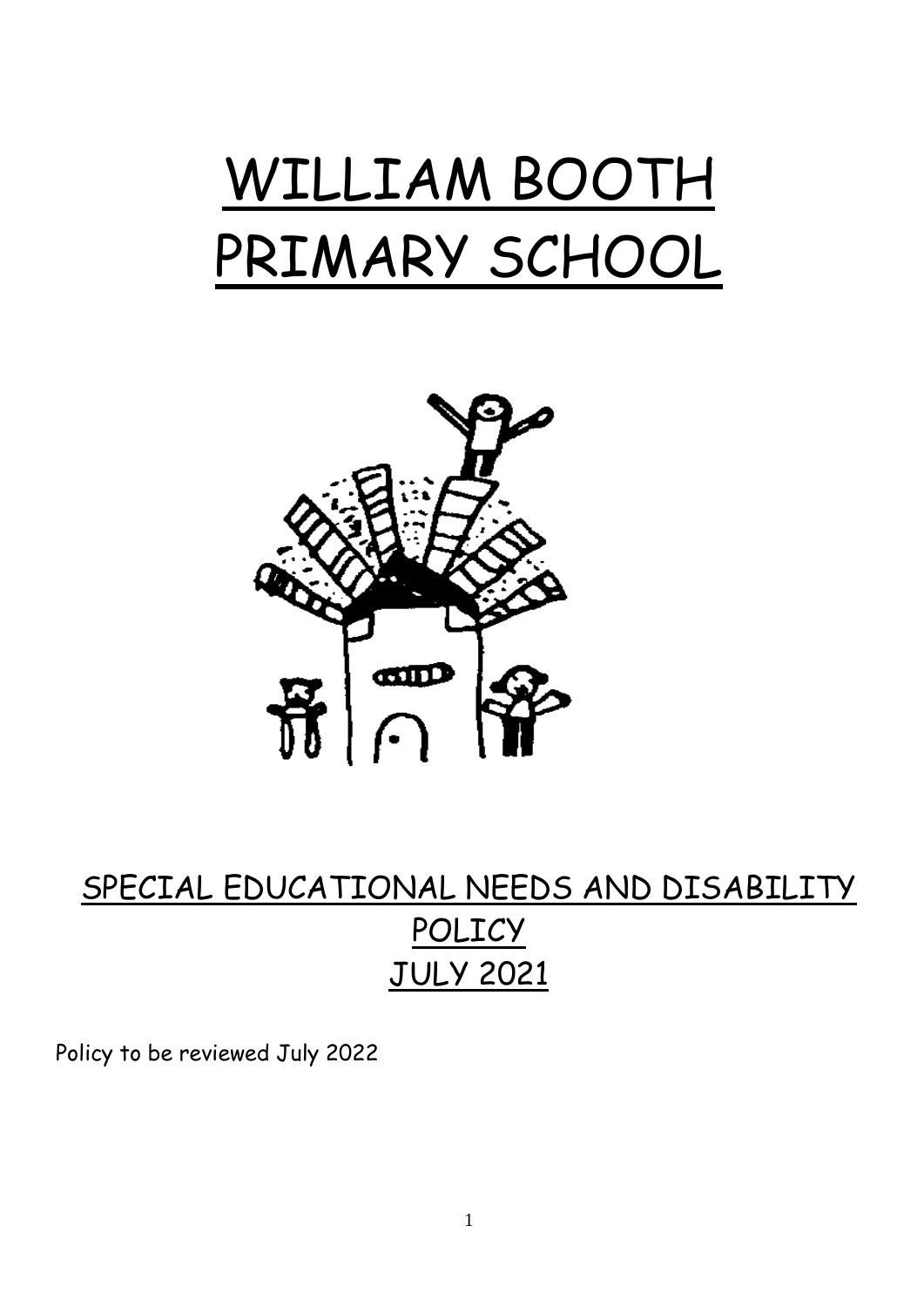## Principles and Objectives

At William Booth Primary School we believe that all children benefit from mixing with a wide variety of children and adults, from all cultures and backgrounds, including those who are disabled and those with a special educational need(s).

In line with national guidance, William Booth endorses the 5 outcomes of the Every Child Matters programme (2005). The 5 areas are: Being Healthy, Staying Safe, Enjoying ad Achieving, Making a Positive Contribution and Achieving Economic Well-being.

We have high expectations of all our children. We aim for all children to achieve their full potential through the removal of barriers to learning and participation. We want all our children to feel that they are a valued part of our school community; therefore the feelings and opinions of the child are listened to and responded to. Children with special educational needs and/or disabilities (SEND) have a right to a broad and balanced curriculum and to be educated alongside other children. We respect the fact that all children may have a special educational need and/or disability at some time during their lives.

We believe that parents and carers have a vital role to play in supporting their child's learning. We will endeavour therefore to work in partnership with the parents/carers of all pupils.

#### Special Educational Needs and Disability

The Special Educational Needs and Disability Code of Practice (0-25 years) 2014 states that:

*"A child or young person has SEN if they have a learning difficulty or disability which calls for special educational provision to be made for him or her.*

*A child of compulsory school age or a young person has a learning difficulty or disability if he or she:* 

- *has a significantly greater difficulty in learning than the majority of others of the same age, or*
- *has a disability which prevents or hinders him or her from making use of facilities of a kind generally provided for others of the same age in mainstream schools or mainstream post-16 institutions*

*A child under compulsory school age has SEND if he or she is likely to fall within the definition above when they reach compulsory school age or would do so if special educational provision was not made for them. (Section 20 Children and Families Act 2014)*

*Many children and young people who have SEN may have a disability under the Equality Act 2010 - that is '...a physical or mental impairment which has a long-term and substantial adverse effect on their ability to carry out normal day-to-day activities'. This definition provides a relatively low threshold and includes more children than many realise: 'long-term' is defined as 'a year or more' and 'substantial' is defined as 'more than minor or trivial'. This definition includes sensory impairments such as those affecting sight or hearing, and long-term health conditions such as asthma, diabetes, epilepsy, and cancer. Children and young people with such conditions do not necessarily have SEN, but there is a significant overlap between disabled children and young people and those with SEN. Where a disabled child or young person requires special educational provision they will also be covered by the SEN definition."*

Children must not be regarded as having a learning difficulty solely because the language or form of language is different from the language in which they will be taught.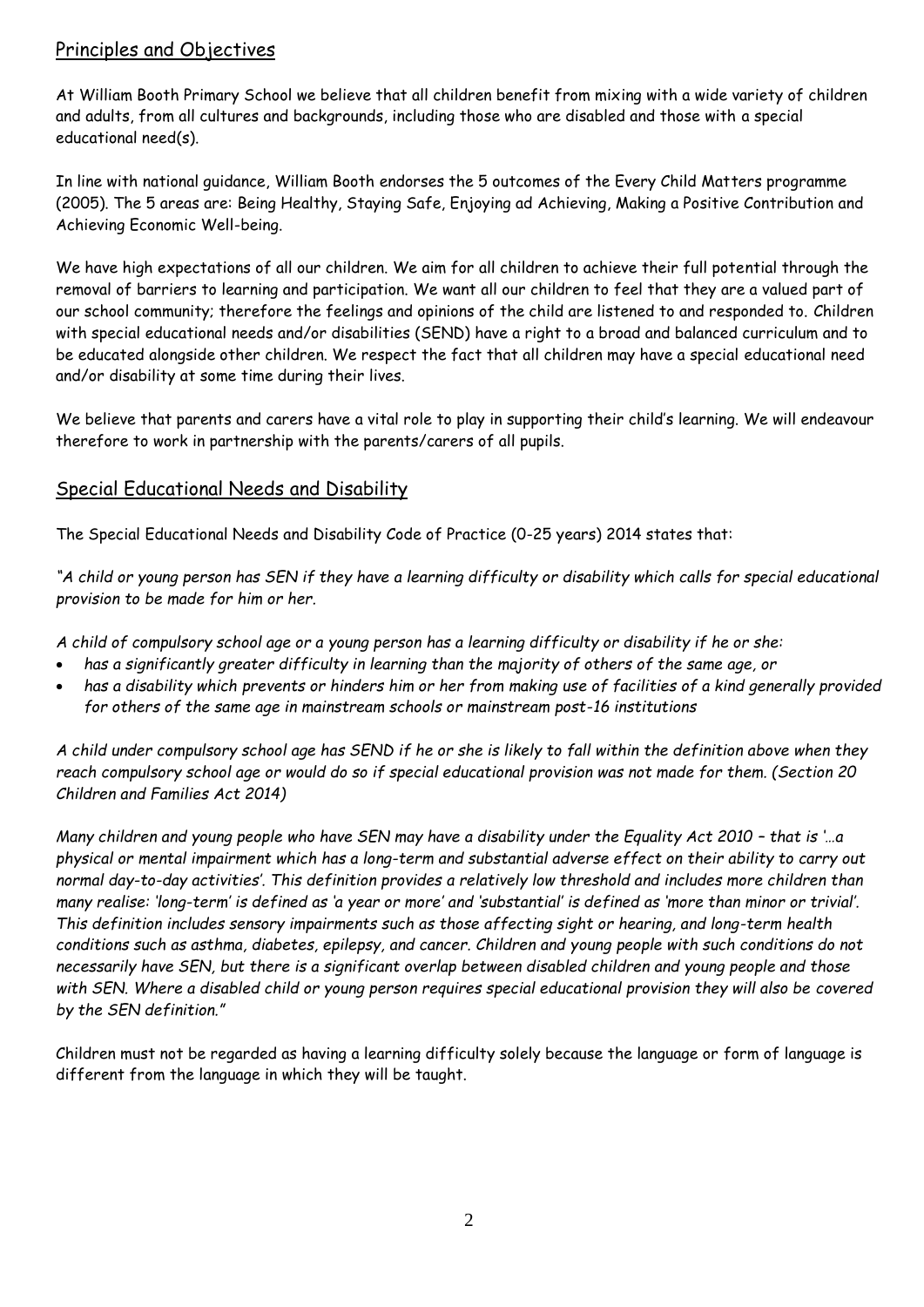# Aims

William Booth Primary and Nursery School is a mainstream school for pupils aged between 3 and 11. This policy explains how William Booth School makes provision for pupils with SEND, in line with the school ethos and current legislative requirements. (SEND Code of Practice 2014, Children and Families Act 2014, Equality Act 2010)

The aims of the policy are:

- To identify at the earliest opportunity all children who need special consideration to support their physical, sensory, social, emotional, communication or cognitive development.
- To ensure the special educational needs and/or disabilities of children are assessed and provided for.
- To identify the roles and responsibilities of staff in providing for children's special educational needs and/or disabilities.
- To ensure that the needs of children with SEND are met through a curriculum that is successfully adapted, designed and developed to be ambitious and give all pupils the knowledge and cultural capital they need to succeed in life.
- To ensure that children with SEND are supported to develop their knowledge, skills and abilities to apply what they know and can do with increasing fluency and independence.
- To ensure access for all children to extra-curricular activities and inclusion in all aspects of school life.
- To promote self-worth, enthusiasm and a sense of achievement in all children.
- To work in partnership with parents/carers and other external agencies to provide an integrated approach to a child's special educational needs and/or disabilities.
- To give children the opportunity to have a voice in the process.
- To monitor and record the progress of children with special educational needs and/or disabilities.

## Roles and Responsibilities

#### Management of Special Educational Needs and Disability

The governing body, in co-operation with the Head Teacher, determines the school's general policy and approach to the provision for children with special educational needs and/or disabilities, establishes the appropriate staff and funding arrangements and maintains a monitoring oversight of the school's work. They are responsible for reviewing the SEND policy and reporting to parents annually.

Helen Hicks is the governor who has a particular responsibility for SEND and monitors the school's work with respect to children with special educational needs and/or disabilities.

The Head Teacher has responsibility for overseeing the provision for children with special educational needs and/or disabilities and keeping the governing body informed. In conjunction with the special educational needs coordinator (SENCO) and the senior leadership team, the Head Teacher is responsible for monitoring and evaluating the success of this policy and ensuring that necessary revisions are undertaken.

#### Co-ordination of Special Educational Needs and Disability Provision

The SENCO for our school is Claire Roberts, who is a qualified teacher and holds the National Award for Special Educational Needs qualification.

The SENCO is responsible for:

- The daily implementation of the SEND policy, with regard to systems and procedures.
- Co-ordinating provision and collecting, recording and updating information for children with SEND.
- Requesting additional support for pupils with complex SEND through element 3 LA funding (HLN).
- Ensuring and monitoring support for those children requiring provision through element 2 funding.
- Requesting and/or contributing to Education, Health and Care assessments where appropriate.
- Ensuring the effective implementation and review of Education, Health and Care Plans.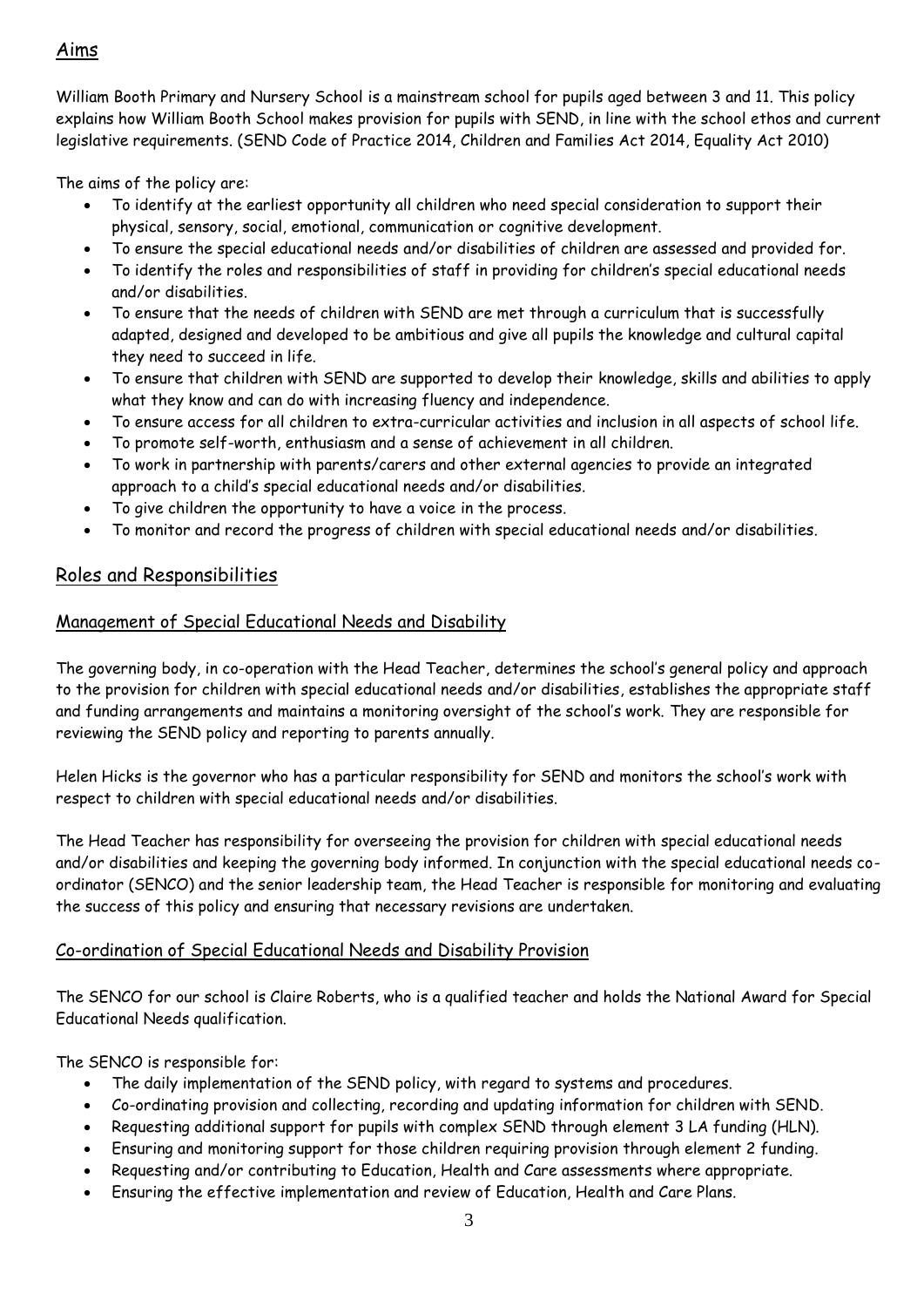- Ensuring there is liaison with parents/carers and external agencies in respect of children with SEND.
- Liaising with, advising and supporting all staff with SEND matters.
- Managing teaching assistants working with children with SEND.
- Contributing to the CPD of the staff.
- Ensuring that the appropriate planning, provision and reviewing documents are in place.
- Co-ordinating the implementation and monitoring of interventions.
- Producing the online annual SEN information report.

## The Role of Staff working with Children with Special Educational Needs and Disability

All members of the school community work towards the school aims by:

- Using the school procedures (as outlined in this policy) for identifying, assessing, making provision for and reviewing pupils with SEND.
- Sharing a commitment to inclusion and a partnership approach to provision.

All children will receive a broad and balanced curriculum, relevant to the needs of the individual. Access to the curriculum is therefore facilitated by whatever means necessary to ensure that success is achieved. All teachers take account of the principles for inclusion as emphasised in the inclusion statement in the National Curriculum 2013:

- Setting suitable learning challenges
- Responding to pupils' needs
- Overcoming potential barriers for individuals and groups of pupils.

Class Teachers will ensure these principles are implemented by:

- Working closely with parents/carers, external agencies, SENCO and support staff to gather information, plan and review learning for children with special educational needs and/or disability in their class.
- Providing learning opportunities and interventions, and/or resources and support that are additional to, and different from, the rest of the class.
- Devising and reviewing Personalised Provision Plans for all children on the SEND register, in partnership with parents/carers, pupils, TA's and the SENCO.
- Monitoring progress using the school assessment system, PIVATs and/or the Autism Education Trust toolkit as appropriate.
- Attending review meetings.

In some cases, children with complex special educational needs and/or disability may have a named support TA or access to an alternative provision and curriculum. In these cases, the class teacher remains responsible and accountable for the progress and development of the child. Some of the ways this will be achieved include the class teacher and support staff having regular meetings and conversations, jointly planning the child's provision, working together to assess the child's progress and set new targets, meeting parents/carers to report on progress and ensuring the child spends time with his/her class group as appropriate. The SENCO will work closely with class teachers and support staff in these cases.

## Identification of SEND and the Graduated Approach

Early identification, assessment and intervention are recognised as the key to meeting the needs of individual children. The SEND Code of Practice (2014) recognises four broad areas of need:

- Communication and interaction (speech, language and communication needs and Autism Spectrum Disorder)
- Cognition and learning (moderate learning difficulties, severe learning difficulties, profound and multiple learning difficulties and specific learning difficulties)
- Social, mental and emotional health (including ADHD, attachment disorder)
- Physical and/or sensory needs (for example visual impairments, hearing impairments, processing difficulties)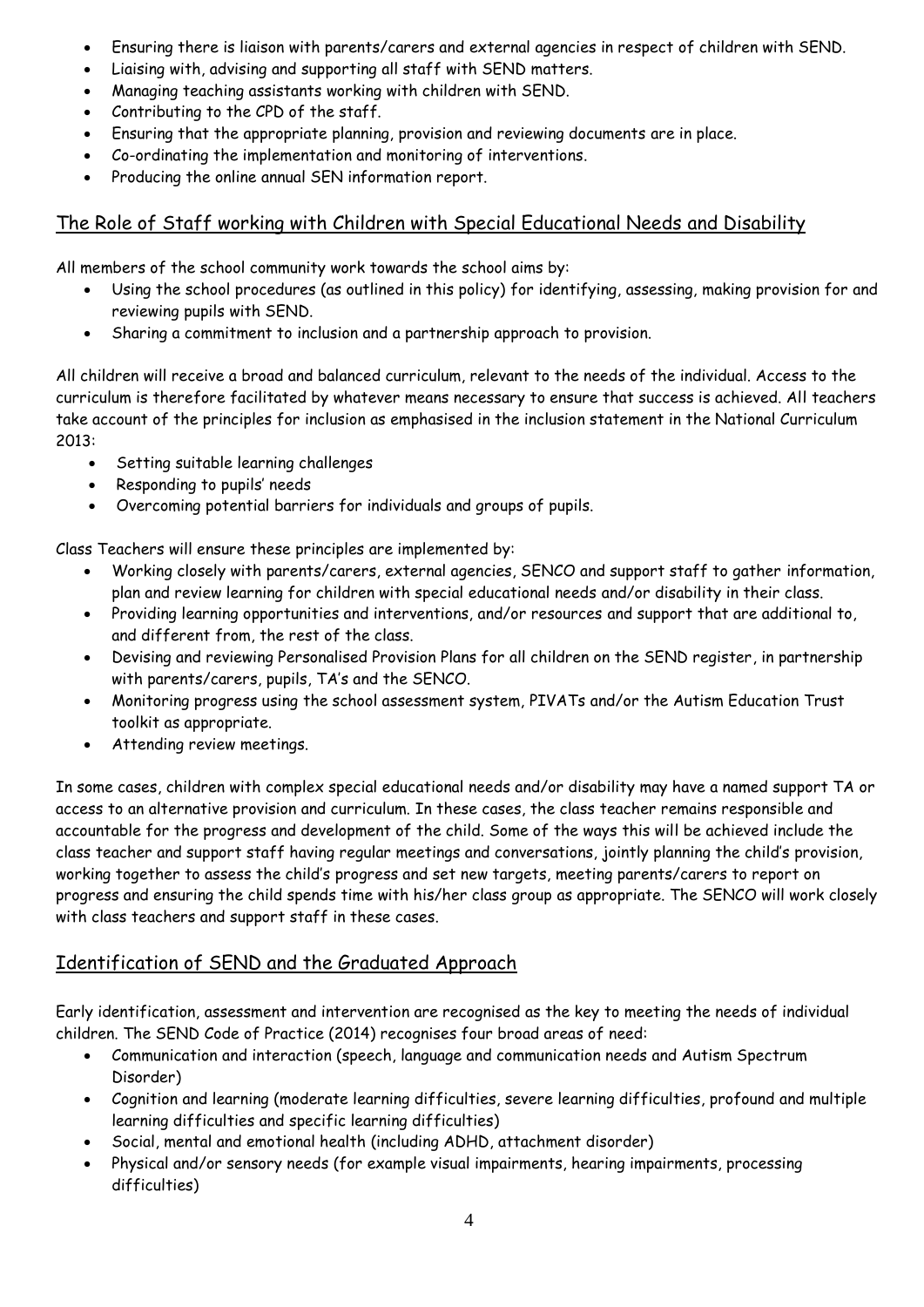## Procedures for identification of SEN (See Appendix 1 for a one page copy of these procedures)

The school's monitoring and assessment system for individual children will inform school staff about areas in which a child is not progressing at an adequate rate. We will identify children whose progress:

- Is significantly slower than that of their peers starting from the same baseline
- Does not match or better the child's previous rate of progress
- Does not close the attainment gap between the child and their peers
- Widens the attainment gap

The areas in which we monitor progress are linked to:

- Learning
- Behaviour and emotional well-being
- Personal and social skills, including communication.

When assessing progressing and identifying potential areas for inadequate progress, teachers will ask:

Does current progress:

Prevent the attainment gap between the child and his peers from widening?

Ensure access to the full curriculum?

Close the attainment gap between the child and his peers?

Demonstrate an improvement in self-help, social or personal skills?

Better the child's previous rate of progress?

Demonstrate improvements in the child's behaviour?

The key test of the need for action is that current rates of progress are inadequate.

Therefore, if the answer to the questions above is no, the following steps should be taken:



When an SEND concerns form (Appendix 2) is received, if a child is identified as being in danger of not making adequate progress in their learning, in the first instance they will be provided with differentiated work in class and their progress will be monitored closely by the class teacher. They may require a targeted group or 1:1 intervention as part of the whole class support programme for a short period of time, with the aim of promoting accelerated progress to ensure they meet Age Related Expectations. Interventions and support will also be provided for children not making progress in other areas: behaviour and emotional well-being, and personal and social skills, including communication.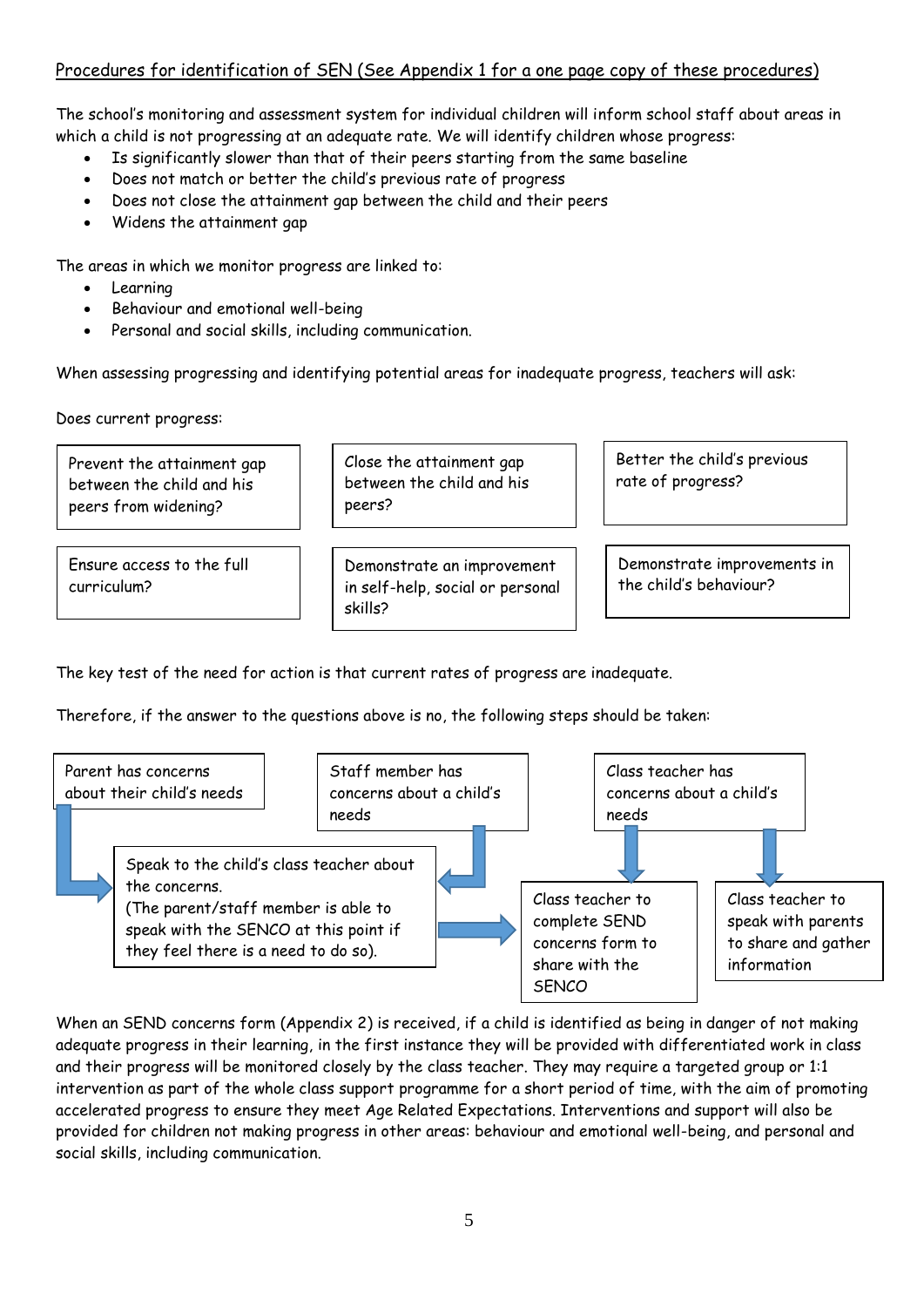If these actions do not result in the child making adequate progress, we will consider whether the child requires SEND support. This decision will be made in conjunction with the child and their parent/carer, and the support that is required will be determined. We will start with the desired outcomes for the child including expected progress and attainment, as well as outcomes in other areas as appropriate such as social or sensory related outcomes. The decision about the identification of an SEND will then be made, which may then mean that the child is supported in a way that is additional to, or different from, the differentiated approaches that are part of our core offer of high quality personalised learning.

When a decision is made that a child requires special education provision, the graduated approach, as outlined in the SEND Code of Practice 2014, will be followed:

**Assess** - the class teacher, SENCO and parents/carers will work together to assess the child's needs. This will include gathering information from the teacher about the child's progress, attainment and behaviour, as well as information from parents/carers. With parental agreement, external agencies may be contacted if appropriate. **Plan** – in consultation with parents/carers and the child, the class teacher and the SENCO will agree upon the adjustments, interventions and support to be put in place. Information gathered during initial assessments and consultations with teachers, parents/carers, the child and external professionals (where appropriate) will be used to:

- Provide starting points for the development of an appropriate curriculum
- Where applicable, ensure transition into school is well managed and accessible to the pupil and parents
- Carry out appropriate assessments for the identification of any learning difficulties or other areas of need
- Identify specific support within the classroom for the child
- Plan and implement additional interventions as necessary
- Create a Personalised Provision Plan to outline the support required and how this will be implemented
- Where appropriate, facilitate involvement from external professionals

Expected progress will be agreed upon and a review date set. All teachers and support staff who work with the child will be made aware of their needs, the outcomes sought, the support provided and any teaching strategies or approaches that are required. This will all be recorded by the class teacher on the child's Personalised Provision Plan (see Provision for children with SEND (including Personalised Provision Plans) section for more information about these Plans)

**Do** – the agreed support will be put in place. The class teacher will remain responsible for the child's progress and will work closely with other professionals involved in the child's education to monitor and track this progress. The SENCO will support the class teacher and other professionals in the ongoing assessment related to the agreed support.

**Review** - the effectiveness of the support and interventions and their impact on the child's progress will be reviewed in line with the agreed date. The impact and quality of the support and interventions will be evaluated, along with the views of the child and their parents/carers. Next steps for the child will be agreed in collaboration with the child and parents/carers and the child's Personalised Provision Plan will be updated.

## Identifying the area(s) of special educational need

#### Cognition and Learning:

Support for learning difficulties may be required when children and young people learn at a slower pace than their peers, even with appropriate differentiation (CoP 6:30)

The following situations may lead to a child being identified as having a special educational need in the area of cognition and learning:

- ➢ Not making expected progress (no progress over 2 terms, limited progress over 3 terms). However, other circumstances must be taken into account i.e. other identified SEND, significant life events.
- $\triangleright$  Working significantly below ARE (More than 1 year behind peer group). However, other circumstances must be taken into account i.e. a child starting school for the first time in Year 3, a child who is new to English, the progress the child has made.
- ➢ An identified Specific Learning Difficulty i.e. dyslexia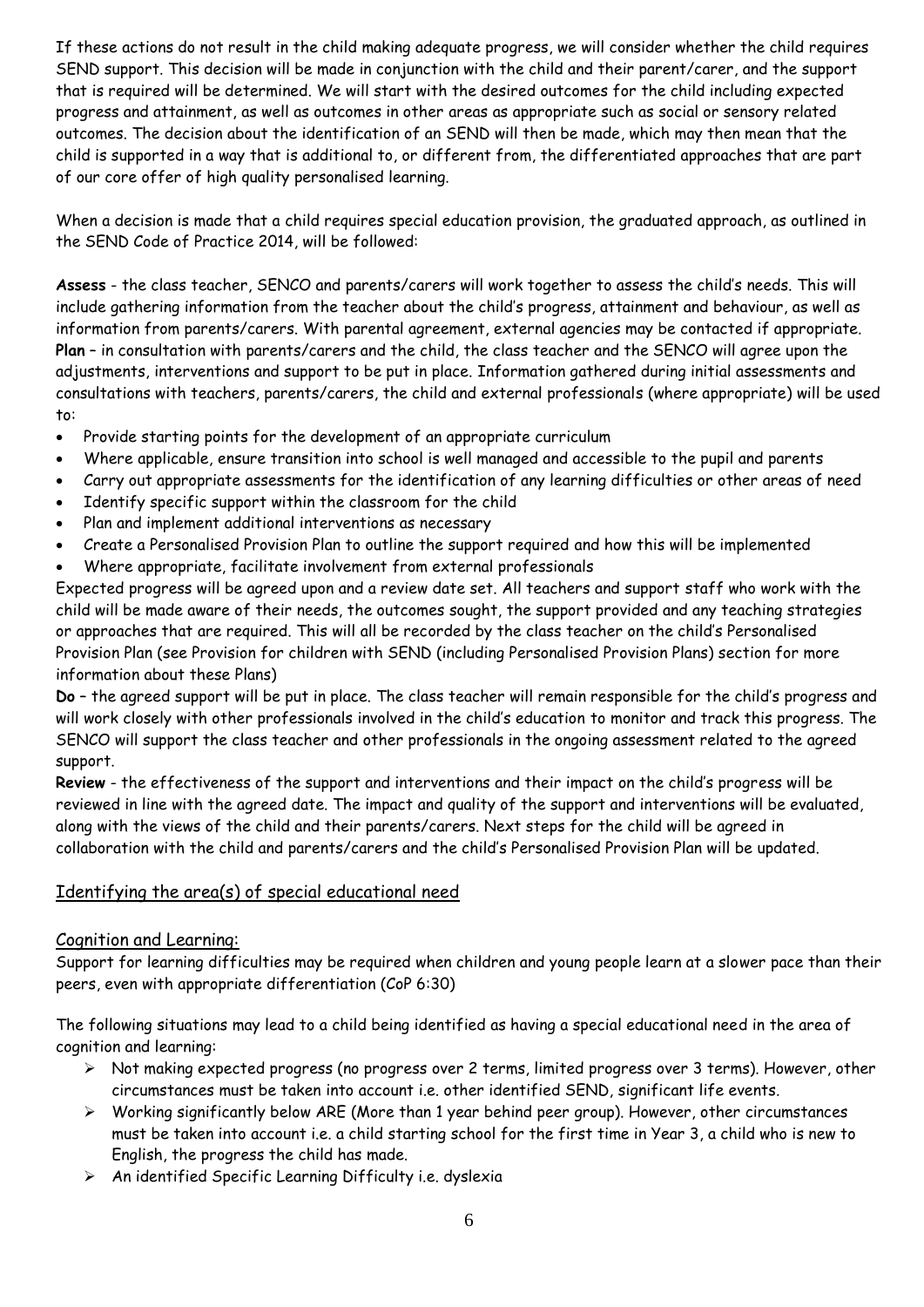- Children may be identified as having a cognition and learning need in one subject area i.e. English reading & writing, but be making expected progress and/or achieving ARE in maths.
- Children who are identified as having a cognition and learning need and then make expected progress and/or achieving ARE will be reviewed along with parents and class teacher and potentially removed from the SEND register.

#### Social, Emotional and Mental Health difficulties:

Children and young people may experience a wide range of social and emotional difficulties which manifest themselves in many ways. (CoP 6:32)

The following situations may lead to a child being identified as having a special educational need in the area of social, emotional and mental health difficulties (SEMH):

- ➢ A child's difficulties impacting on their progress in their social, emotional or mental health development, and/or on their academic learning
- ➢ A child's difficulties impacting on the social, emotional or mental health development and/or academic achievements of their peers
- ➢ Concerns around a child's SEMH development raised by parents or members of staff
- ➢ Data from behaviour, attendance and/or safeguarding records
- ➢ Information from observations and assessments (internal and/or external)
- $\triangleright$  A diagnosed disorder such attention deficit disorder, attention deficit hyperactive disorder or attachment.

#### Communication and Interaction:

Children and young people with speech, language and communication needs (SLCN) have difficulty in communicating with others (CoP 6:28)

The following situations may lead to a child being identified as having a special educational need in the area of communication and interaction:

- $\triangleright$  A child with difficulty saying what they want to and/or understanding what is being said to them
- $\triangleright$  A child who does not understand or use social rules of communication
- ➢ Communication and interaction difficulties impacting on social, emotional or mental health development, and/or academic learning
- ➢ A child receiving a regular package of Speech and Language Therapy support
- ➢ A diagnosis of an Autistic Spectrum Disorder

#### Sensory and/or Physical Needs:

Some children and young people require special educational provision because they have a disability which prevents or hinders them from making use of the educational facilities generally provided (CoP 6:34)

The following situations may lead to a child being identified as having a special educational need in the area of sensory and/or physical needs:

- ➢ A diagnosed sensory impairment (such as vision or hearing)
- $\triangleright$  A diagnosed physical disability
- ➢ A child who requires additional ongoing support and equipment to access all the opportunities available to their peers.

## SEN and EAL (English as an Additional Language)

The SEND Code of Practice explains that:

"Identifying and assessing SEN for children or young people whose first language is not English requires particular care. Schools should look carefully at all aspects of a child or young person's performance in different areas of learning and development or subjects to establish whether lack of progress is due to limitations in their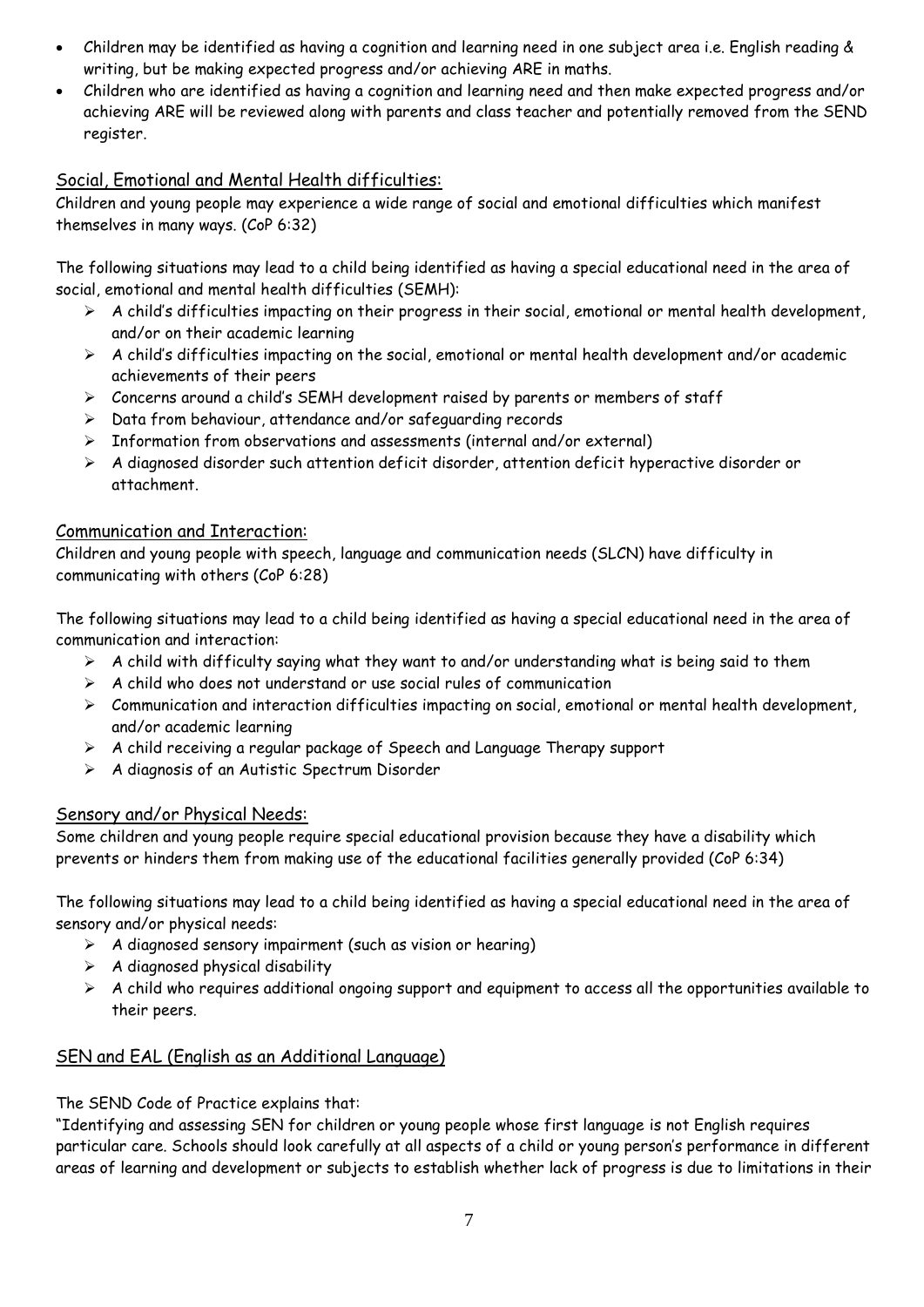command of English or if it arises from SEN or a disability. Difficulties related solely to limitations in English as an additional language are not SEN".

At William Booth School, all staff members understand that good SEN practice is also good EAL practice, and both of these are good 'quality-first teaching' practice. If a member of staff has a concern that a child with EAL may have SEN, we will follow the same procedures as with a child who does not have EAL. One difference in this case would be the involvement of an interpreter with parental consent to ascertain whether the child has any difficulties in their home language.

#### Provision for children with SEND (including Personalised Provision Plans)

At William Booth School, we recognise that high quality teaching, differentiated for individual pupils, is the first step in responding to pupils who have or may have SEND. Additional intervention and support cannot compensate for a lack of good quality teaching.

If a child is identified as being in danger of not making adequate progress, they will be provided with differentiated work in class and their progress will be monitored closely by the class teacher. They may require a targeted group or 1:1 intervention as part of the whole class support programme for a short period of time to support accelerated progress.

If these actions do not result in the child making adequate progress and the child is identified as requiring SEND support, they may be supported in one or more of the following ways:

- Further differentiation of work
- Teacher or TA support in small group situations.
- The provision of different learning materials and/or specialist equipment.
- Staff development and training.
- Interventions delivered in 1:1 or small group situations outside of class.
- Extra adult time to devise/administer the nature of the planned intervention and also to monitor its effectiveness.

Whole School Provision Maps for the four broad areas of Special Educational Needs outline the provision available at William Booth School for children with identified SEND. (See Appendix 3)

If adequate progress is not made after a substantial period of intervention and review at this stage, the teacher in consultation with parents/carers and SENCO may conclude that further support and advice is needed. This may include the Inclusive Education Service (Learning Support Team, Physical and Sensory Team and Autism Team), the Behaviour Support Team, the Educational Psychologist Service and Health Services.

The provision here remains as the provision outlined above, as well as:

- Active and ongoing advice from external agencies.
- Provision of specialist assessment.
- Provision of Local Authority additional resources allocated through element 2 funding, and requests for further support through the High Level Needs element 3 funding where appropriate.
- Review Meetings in which parents/carers, school staff and external agencies share information and plan for the future provision for the child.

Personalised Provision Plans will be used for all children on the SEND register. The Personalised Provision Plan will outline the key information regarding the child's needs. It will state the child's targets for each term and detail the provision including support and/or intervention that is in place for the child, along with the impact of the provision. Class teachers will regularly review the Personalised Provision Plan; this will be done alongside the child and parents/carers where appropriate. (See Appendix 4 for an example Personalised Provision Plan).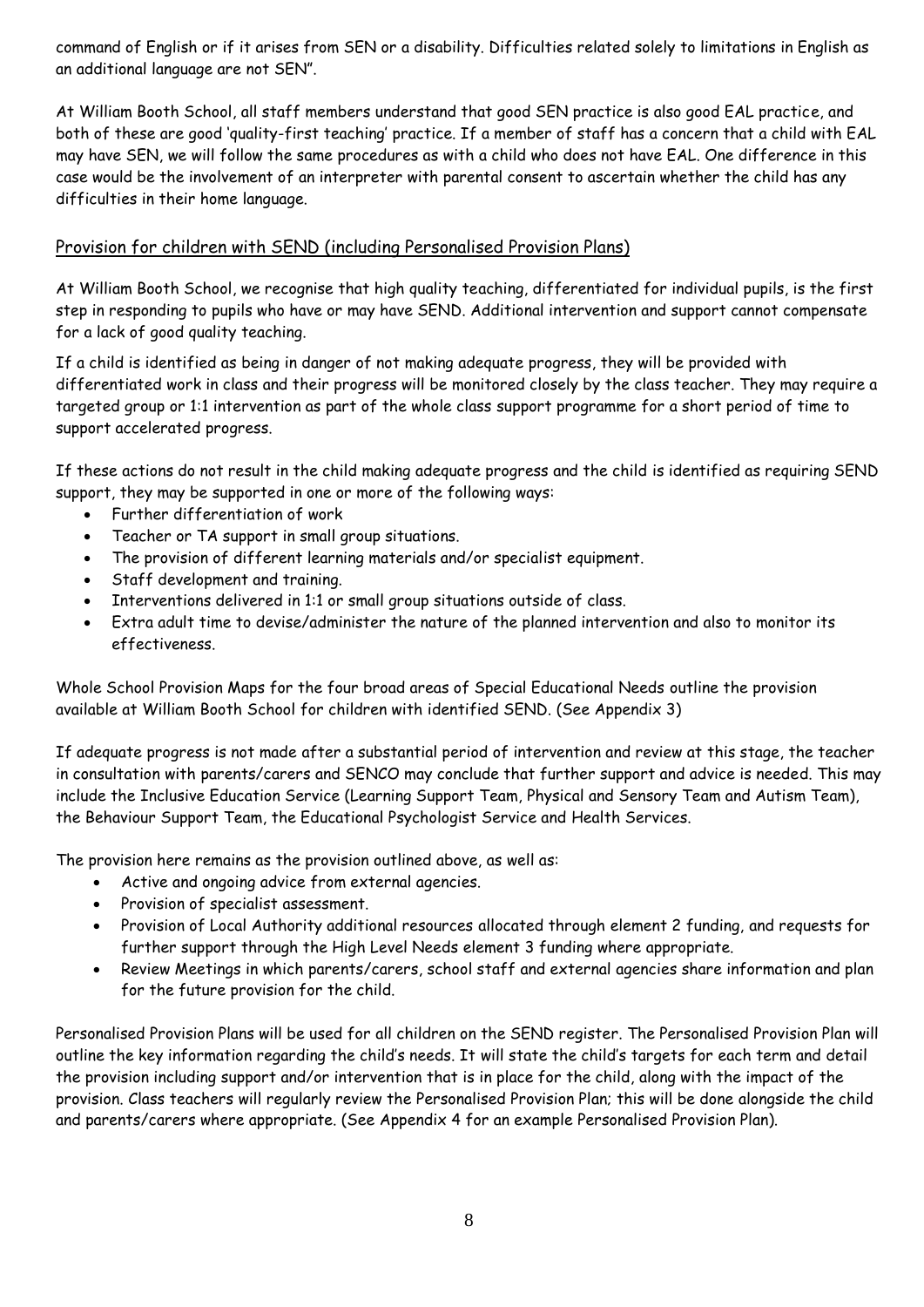#### Education, Health and Care Plans

A small minority of pupils who have significant and lifelong difficulties may undergo a multi-agency assessment (Education, Health and Care assessment) in order to establish their specific needs and the range of provision suitable to meet those needs. If it is agreed that the issuing of an Education, Health and Care Plan is necessary, then the pupil's needs and provisions will be summarised in this document. This will be reviewed annually. The school undertakes to carry out specific requirements as outlined in the Education, Health and Care Plan.

## Assessment and Monitoring

(See Appendix 5 for detailed information and guidance on assessing children with SEND)

The progress of children receiving SEND support that is additional to, or different from, differentiated approaches that are part of high quality personalised learning will be monitored using the systems outlined in the section 'Identification of SEND'. This monitoring is in addition to the school assessment system which is used to record and monitor the progress of all children in school. In the Foundation Stage, all children's progress is assessed and monitored using the Early Years Foundation Stage Profile (EYFSP). Details of the school assessment systems can be found in the Assessment Policy.

In the primary phase (Key Stages 1 and 2) children's progress is assessed using the school assessment system which monitors progress against age related expectations. Children in Year 1 who are working below Year 1 age related expectations will continue to be assessed using the EYFSP. Children in Year 2 - 6 who are working significantly below their peers and/or making no or limited progress will be assessed using BSquared. For some children, BSquared will be used to monitor progress from Year 1. The decision to use BSquared to assess progress will be made by the class teacher, teaching assistant where applicable, and SENCO and parents/carers will be informed. BSquared ensures that small increments of progress are recorded and celebrated.

The Autism Education Trust Progression Framework is used to identify learning priorities and measure progress in areas which fall outside the national curriculum. The decision to use the AET Progression Framework to assess progress in these areas will be made by the class teacher, teaching assistant where applicable, and SENCO and parents/carers will be informed.

By following the graduated approach and four-part cycle of 'Assess, Plan, Do, Review' we are able to assess and review the progress of children with SEND and adapt provision accordingly based on its effectiveness.

In addition to the school assessment systems for all children, the class teacher and SENCO use the following information to assess and review the progress of children with SEND:

- The class teacher's assessment and experience of the child
- Assessment and information from other professionals including internal staff (eg Behaviour Lead) and external agencies (eg Autism Team)
- The child's previous progress, attainment and behaviour
- The child's development in comparison with their peers and national data
- The views and experiences of parents
- The child's own views

## External Support Services

Advice and support from external support services is available if requested by the school. These services include: the Inclusive Education Service (Learning Support Team, Physical and Sensory Team and Autism Team), the Behaviour Support Team and the Educational Psychologist Service. The school has arrangements for securing access to these services for pupils with special educational needs and/or disabilities and we believe that effective action on behalf of these children depends upon close co-operation between the school and other professionals. There is regular liaison and sharing of information between the SENCO and external support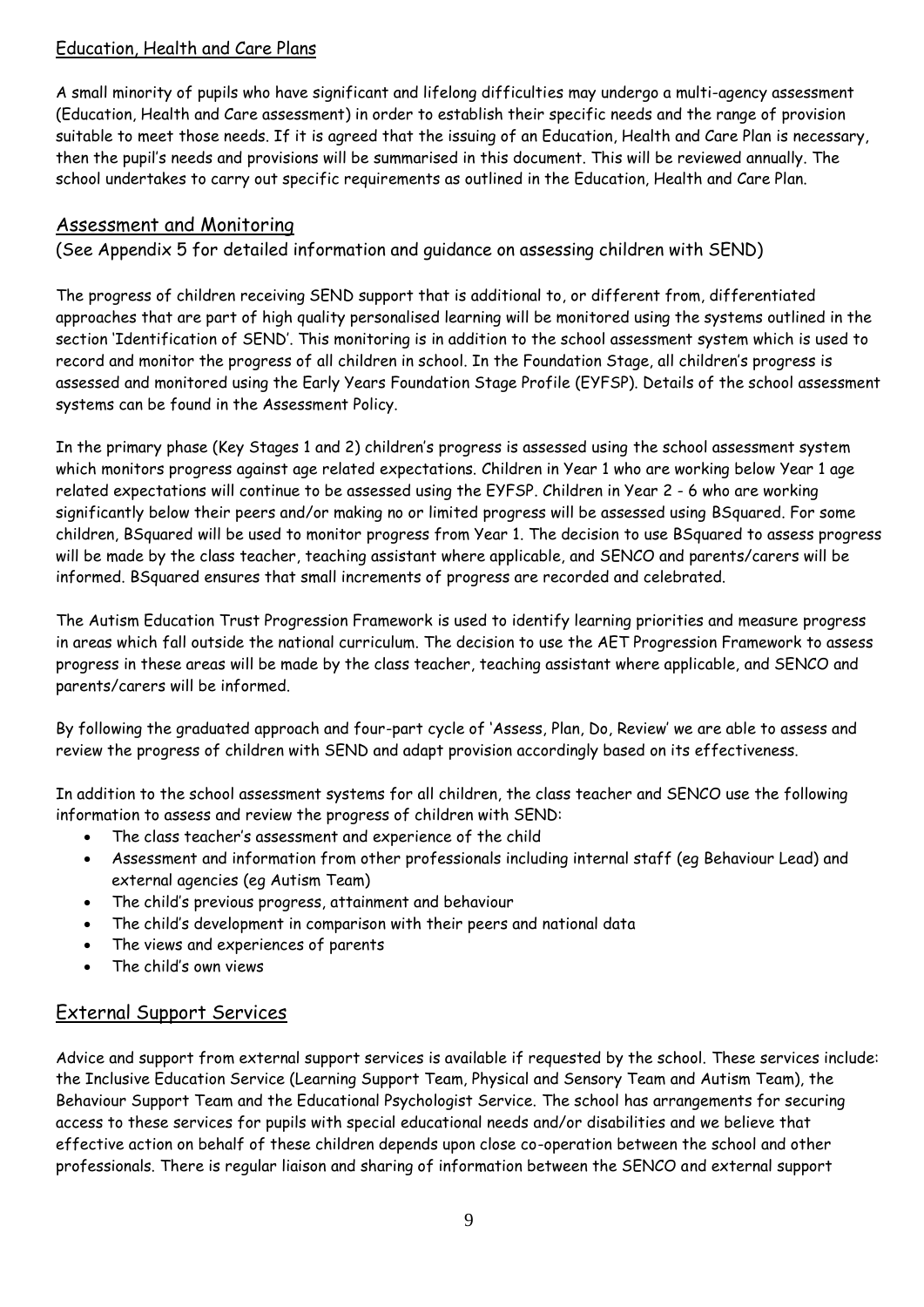agencies through multi-agency review meetings and agency planning meetings, as well as regular discussions and meetings through the year.

## Partnership with Parents/Carers

The school is committed to involving parents/carers whenever it is practically possible. This is a commitment to all parents but it is especially important in the case of those whose children have special educational needs and/or disabilities. We accept and value the contribution that parents and carers make and we encourage their participation. We shall make every effort to identify how parents/carers prefer to work with us. We realise that some families will need both practical help and emotional support if they are to play a key role in the education of their children.

During the process of identifying a special educational need and/or disability, we will have discussions with the child and their parents/carers to ensure that:

- Everyone develops a good understanding of the child's strengths and difficulty.
- The child and parents' views, concerns and wishes are taken into account.
- Everyone understands the agreed outcomes for the child.
- Everyone is clear on what the next steps are.

We aim to promote a culture of co-operation and partnership with parents/carers, school and the Local Authority by:

- Ensuring all parents/carers are made aware of the school's arrangements for special educational needs and/or disabilities including the opportunities for meetings between parents/carers and staff.
- Informing parents/carers as soon as a concern regarding a special educational need and/or disability has been raised and working collaboratively with parents/carers as outlined in the graduated approach.
- Inviting and encouraging parents/carers to share information about their child's health, development, performance, progress, behaviour and any other factors contributing to difficulties.
- Supporting parents/carers understanding of external agency advice and support.
- Involving parents/carers in the setting and reviewing of their child's targets on their Personalised Provision Plan.
- Holding review meetings for children who receive Higher Level Needs funding.
- Co-ordinating annual reviews for children with Education, Health and Care Plans.

Children's progress is reported to parents formally three times throughout the year. Meetings will be held with the class teacher and/or SENCO. For children with a Special Educational Need/Disability, Personalised Provision Plans will be reviewed formally at these meetings, as well as regularly throughout the year alongside the child and parents/carers, and the school SENCO where appropriate. For parents/carers of children who are in receipt of Higher Level Needs (HLN) funding, a more detailed meeting will also take place. The purpose of this meeting will be to set clear outcomes, discuss activities and support, review progress and identify the responsibilities of the parent/carer, child and school. A record of the meeting and agreed actions will be shared with all staff involved in the child's education, and parents/carers will be given a copy of the record.

## The Local Offer

It is important for parents/carers to have knowledge about services in the local area that may be able to offer support to families and children with special educational needs and/or disabilities. The Whole School Provision Maps for the four broad areas of Special Educational Needs (Appendix 3) outlines the support available for children with special educational needs and/or disabilities whilst they are at school. The local authority has published information about services in the local area, known as the Local Offer. The link to this can be found on the school website, in our SEND information report on the school website and using the website address below: <http://www.nottinghamcity.gov.uk/localoffer>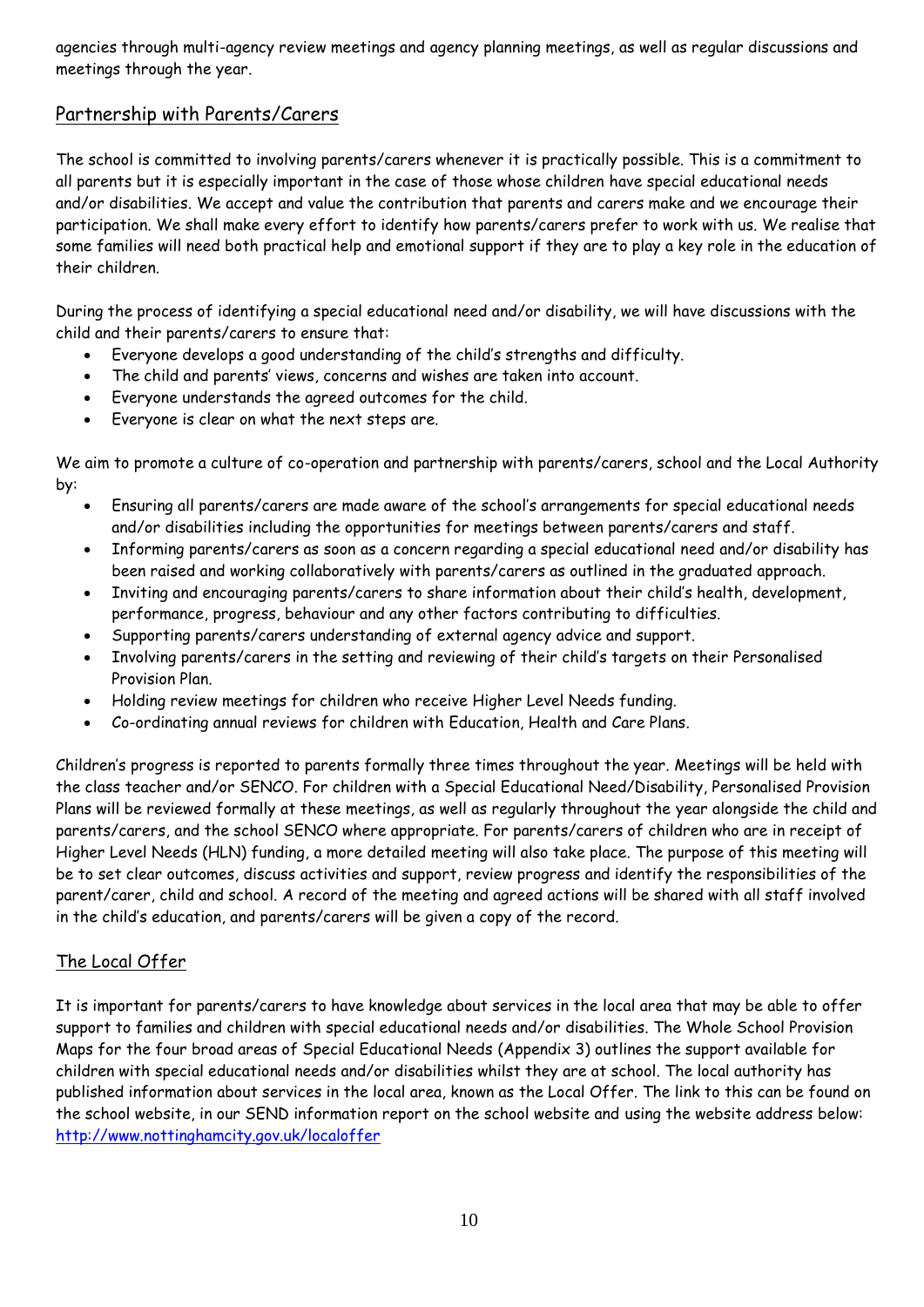# The Voice of the Child

We encourage pupils to participate in their learning where possible by:

- Involving the pupil in the setting and reviewing of their targets.
- Inviting the pupil to attend review meetings.
- Identifying with the pupil teaching and learning strategies that work with them.
- Soliciting the pupil's views about their learning.
- Encouraging independence.

#### Supporting the social and emotional well-being of children with SEND

At William Booth School we take our pastoral responsibilities seriously. Supporting and developing the social and emotional well-being of our pupils is of utmost importance. Children's individual needs are taken into account and provision is planned according to these needs.

The Whole School Provision Map for social, emotional and mental health difficulties outlines the ways that we support children with this area of need through the curriculum, quality first teaching, interventions, wider curriculum opportunities and CPD for staff.

All of the children at William Booth School are educated about special educational needs and disabilities, with specific focus on needs and disabilities that are particularly relevant to the school. We aim to promote positive attitudes towards special educational needs and disabilities and eliminate cases of bullying in school. We recognise that some children with SEND may need additional support to develop and use strategies to deal with incidents of bullying. In any cases of bullying, the school will take action in accordance with the Anti-Bullying Policy.

#### Accessibility

As outlined in our Accessibility Plan and Equality Statement, our vision is to increase the extent to which people with special educational needs and/or disabilities can participate in the school curriculum and access education and associated services.

When admitting a child with special educational needs and/or disabilities, the school and family work together to assess the child's strengths, needs and potential barriers to accessing school life. The school also involves external support services when appropriate to ensure high quality care is provided. We then use the information gathered to put appropriate support into place. We also recognise that the needs of the children may change during their time at school and we work with parents/carers and external agencies to ensure we adapt our support accordingly as appropriate.

In addition to supporting children in the ways outlined in the 'Provision for children with SEND' section, and the Whole School Provision Maps for sensory and/or physical needs found in Appendix 3, William Booth School has facilities and equipment for supporting children with physical disabilities. The school site is largely on one level although there are a small number of steps within the school building. A lift is available for children who are physically unable to use these steps. We have a fully equipped hygiene suite, with an overhead hoist, changing bed and shower. We are committed to working with the City's Physical Team to ensure all children with physical disabilities can access all aspects of school life. This includes named staff accessing Moving and Handling Training and the purchasing of equipment such as portable ramps and specialist writing equipment as recommended by the Team.

Our school curriculum intent states that 'we aim to develop every child as an individual and strive for excellence for all'. The curriculum has been designed in collaboration with children, staff, parents, Governors and the wider school community and is ambitious in its aim of ensuring all children meet their full potential. The Whole School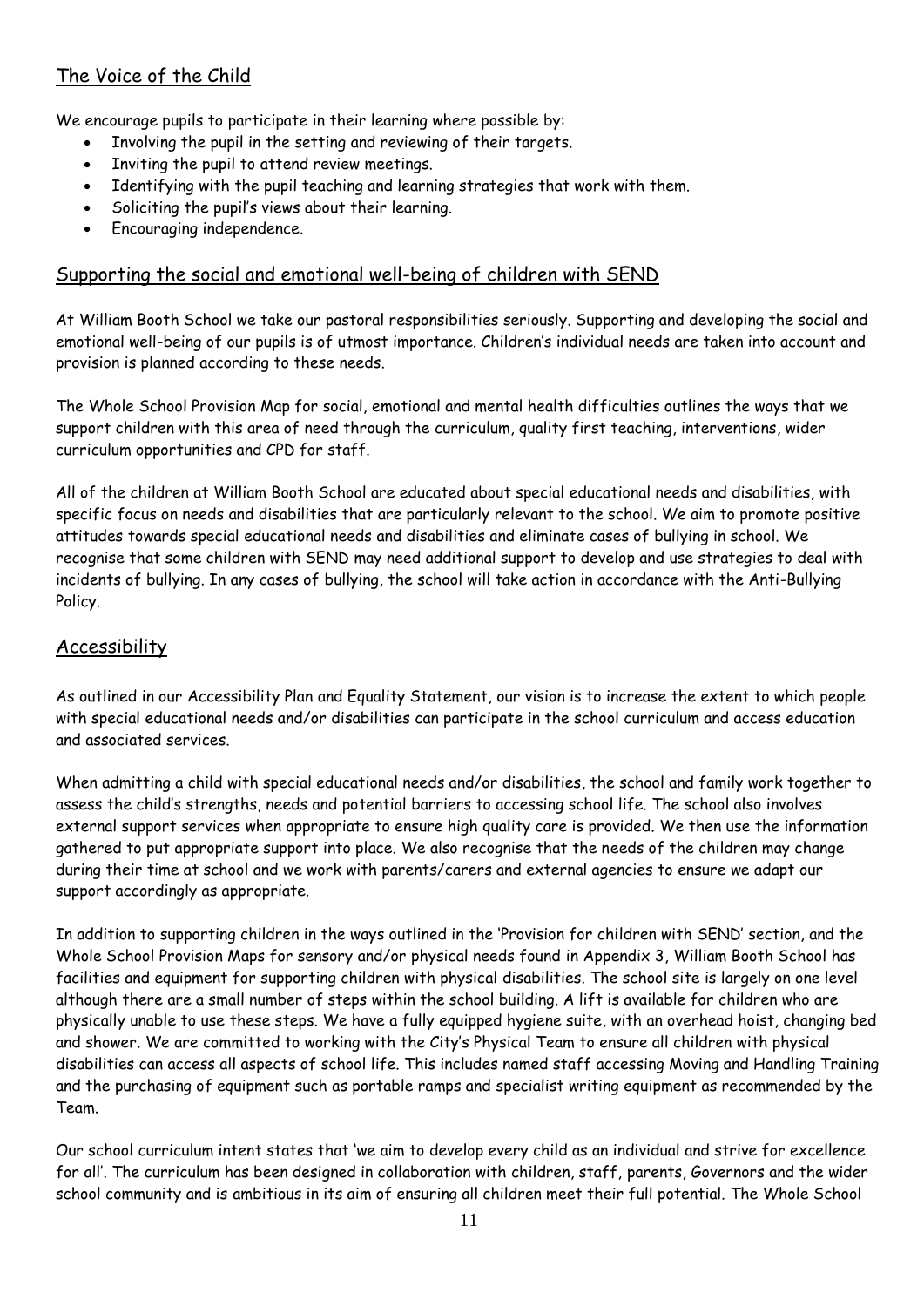Provision Maps for the four broad areas of Special Educational Needs outlines the ways in which our curriculum, along with quality first teaching, interventions, wider curriculum opportunities and CPD for staff, meets the needs of all children in our school.

In addition to the school curriculum that the vast majority of children access in the mainstream classrooms, we provide an alternative curriculum for children with higher levels of communication and interaction needs. This curriculum has been designed and adapted alongside the Local Authority's Autism Team. Our Alternative Curriculum Provision Map outlines the intent and implementation of this curriculum (Appendix 6)

## Admissions and Transition

No pupil will normally be refused a place at William Booth Primary School on the grounds of special educational need and/or disability. The parent/carer of a child with an identified and professionally supported special educational need and/or disability may present a case for prioritisation. If a child has an Education, Health and Care Plan, his/her application will be given priority, in accordance with the SEND Code of Practice. The only time admission will be refused is if William Booth School is unsuitable for the child's "age, ability, aptitude or special educational needs" or "the placement would be incompatible with the efficient education of the other children with whom the child would be educated, or with the efficient use of resources" (Code of Practice p107, reference to Schedule 27, Education Act 1996).

Detailed information is collected when pupils are admitted to school. This is achieved by:

- Talking to parents/carers about their child's needs.
- Liaising with other professionals who may be working with the child.
- Arranging a meeting with the SENCO of the previous school if appropriate.

Class teachers and the SENCO will be fully informed if there is any information regarding a pupil with a special educational need and/or disability.

On transition all pupil records will be updated and passed on. Class teachers, along with the SENCO where appropriate, will have detailed discussions as pupils move from class to class. Close liaison between schools will take place as pupils move from school to school and records will be sent to the receiving educational establishment for their attention. If deemed appropriate, staff at William Booth School will work to liaise with the receiving school to develop a transition programme, suited to the child's needs. The SENCO endeavours to discuss with receiving staff any children identified as needing additional or different provision to enable continuity of support. The Inclusive Education Services within the City of Nottingham LA will be informed if any pupil receiving additional financial support from the LA via HLN funding is to transfer to or from William Booth **School** 

## Professional Development and Training for Staff

We recognise the value of ongoing training and when possible, staff members are encouraged to attend relevant school based external courses provided by other agencies. The SENCO works closely with Local Authority services to ensure that procedures and provisions are relevant and effective. This is then disseminated to the rest of the staff accordingly. Any information about special educational needs and disabilities gathered by the SENCO is made available to all relevant staff.

## Reviewing, Monitoring and Evaluating the Policy

The effectiveness of our policy will be reviewed every 3 years or after any significant changes. We will look to seek the opinions of parents/carers and staff when reviewing the policy. Amendments will be made to ensure it reflects our current practice and any local or national developments.